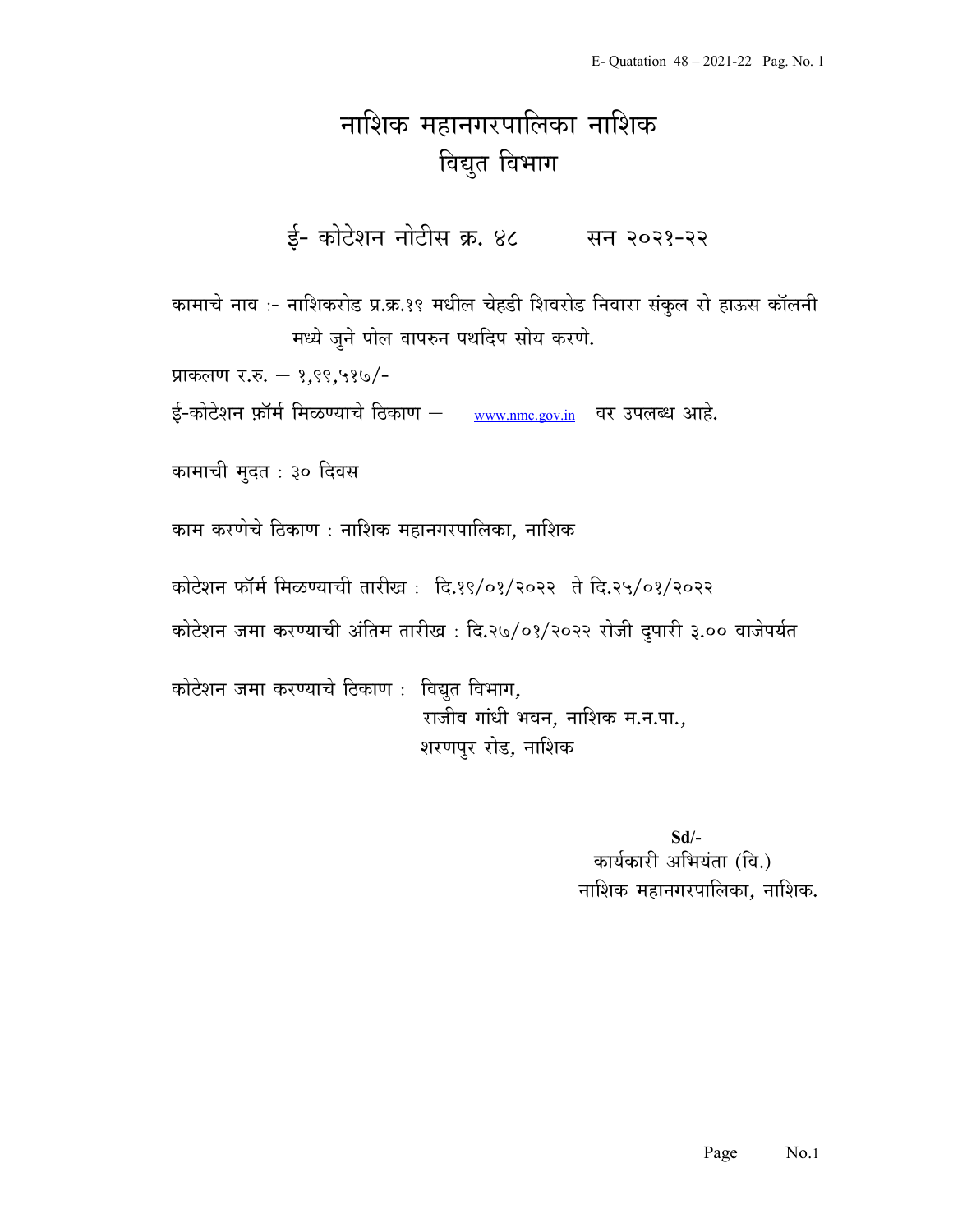| <b>NASHIK MUNICIPAL CORPORATION</b>                                                                                                                                           |                                                                                                                                                                        |                |                                                                                                                                                                                                                                                                                                                                                                                                         |  |
|-------------------------------------------------------------------------------------------------------------------------------------------------------------------------------|------------------------------------------------------------------------------------------------------------------------------------------------------------------------|----------------|---------------------------------------------------------------------------------------------------------------------------------------------------------------------------------------------------------------------------------------------------------------------------------------------------------------------------------------------------------------------------------------------------------|--|
| Rajiv Gandhi Bhavan, Sharanpur Road, Nashik                                                                                                                                   |                                                                                                                                                                        |                |                                                                                                                                                                                                                                                                                                                                                                                                         |  |
| <b>Electrical Department</b>                                                                                                                                                  |                                                                                                                                                                        |                |                                                                                                                                                                                                                                                                                                                                                                                                         |  |
| <b>DETAILED 'E' Quotation form No. 48 of Year 2021-22</b>                                                                                                                     |                                                                                                                                                                        |                |                                                                                                                                                                                                                                                                                                                                                                                                         |  |
| NASHIK MUNICIPAL CORPORATION, (NMC), NASHIK, invites 'E' Quotation form<br><b>PERCENTAGE RATE Quotation</b> from firms/companies having requisite qualifications & experience |                                                                                                                                                                        |                |                                                                                                                                                                                                                                                                                                                                                                                                         |  |
|                                                                                                                                                                               | as per qualification criteria.                                                                                                                                         |                |                                                                                                                                                                                                                                                                                                                                                                                                         |  |
| 1)                                                                                                                                                                            | <b>NAME OF WORK</b>                                                                                                                                                    | $\ddot{\cdot}$ | Erection of old street light pole at Chehadi<br>Shivroad Niwara sankul rowhouse colony in<br>P.No.19 Nashik Road Div.                                                                                                                                                                                                                                                                                   |  |
| 2)                                                                                                                                                                            | <b>SCOPE OF WORK</b>                                                                                                                                                   | $\ddot{\cdot}$ | Erection of old street light pole at Chehadi<br>Shivroad Niwara sankul rowhouse colony in<br>P.No.19 Nashik Road Div.                                                                                                                                                                                                                                                                                   |  |
| 3)                                                                                                                                                                            | <b>ESTIMATED COST PUT TO Quotation</b>                                                                                                                                 | $\ddot{\cdot}$ | Rs. Eastimate Rs. 1,99,517/- (Inclusive GST)                                                                                                                                                                                                                                                                                                                                                            |  |
| 4)                                                                                                                                                                            | DATE OF ISSUING OF ON LINE Quotation<br><b>FORM</b>                                                                                                                    | $\ddot{\cdot}$ | 19/01/2022 To 25/01/2022<br>(Including all<br>holidays)                                                                                                                                                                                                                                                                                                                                                 |  |
|                                                                                                                                                                               | Available on our web site                                                                                                                                              | $\vdots$       | www.nmc.gov.in                                                                                                                                                                                                                                                                                                                                                                                          |  |
| 5)                                                                                                                                                                            | <b>TIME LIMIT</b>                                                                                                                                                      | $\ddot{\cdot}$ | 30 Days (Inclusive Mansoon)                                                                                                                                                                                                                                                                                                                                                                             |  |
| 6                                                                                                                                                                             | <b>PLACE OF WORK</b>                                                                                                                                                   | $\vdots$       | NMC, Nashik, Maharashtra State, (INDIA).                                                                                                                                                                                                                                                                                                                                                                |  |
| $\mathcal{L}$                                                                                                                                                                 | <b>SECURITY DEPOSIT</b>                                                                                                                                                | $\ddot{\cdot}$ | Total S.D is 2% of accepted Quotation cost.                                                                                                                                                                                                                                                                                                                                                             |  |
|                                                                                                                                                                               |                                                                                                                                                                        | a)             | 2% of the accepted Contract Value in favor of<br>Commissioner, Nashik Municipal Corporation,<br>Nashik and can be paid in the form of Demand<br>Draft in favor of the Commissioner Nashik<br>Municipal Corporation. Nashik.                                                                                                                                                                             |  |
| 8)                                                                                                                                                                            | <b>VALIDITY OF OFFERS</b>                                                                                                                                              | $\ddot{\cdot}$ | 180 Days or till expressly withdrawn by the<br>Quotation after 180 days, whichever is later.                                                                                                                                                                                                                                                                                                            |  |
| 9)                                                                                                                                                                            | <b>AVAILABILITY OF DETAILED Quotation</b><br><b>NOTICE</b>                                                                                                             | $\ddot{\cdot}$ | From 19/01/2022 To 25/01/2022<br>including<br>holidays<br>online<br>all<br>website<br>on<br>our<br>www.nmc.gov.in                                                                                                                                                                                                                                                                                       |  |
| <b>10)</b>                                                                                                                                                                    | <b>LAST</b><br><b>DATE</b><br><b>SUBMISSION</b><br>OF<br>OF<br><b>TECHNICAL</b><br>BID<br>$\boldsymbol{\&}$<br><b>FINANCIAL</b><br><b>BID</b><br>(Quatation DOCUMENTS) | $\cdot$        | documents (Technical bid &<br>Quotation<br>Financial bid) shall be submitted in the office of<br>Ex.Engr, Nashik Municipal Corporation, Rajiv<br>Gandhi Bhavan, Sharanpur Road, Nashik on or<br>before $\frac{25}{01}{2922}$ up to $\frac{15:00}{2}$ hrs.                                                                                                                                               |  |
| 11)                                                                                                                                                                           | <b>DATE AND TIME OF OPENING OF Quatation</b><br><b>DOCUMENT</b>                                                                                                        | $\ddot{\cdot}$ | If possible the tenders will be opened on<br>$27/01/2022$ after <b>15:00</b> hrs in the office of<br>Executive Engineer, Nashik Municipal<br>Corporation, Rajiv Gandhi Bhavan, Sharanpur<br>Road, Nashik, in presence of intending Tenderer<br>or their representatives if any. Please Note that<br>after scrutiny of Technical bid, the financial<br>offers of only qualified tenderer will be opened. |  |
| 12)                                                                                                                                                                           | <b>CONTACT DETAILS</b>                                                                                                                                                 | :              | For any clarification & communication with<br>reference to the Quotation documents, the<br>concessionaires are expected to communicate at<br>contact information provided below-<br><b>Executive Engineer</b><br><b>Electrical Department</b><br>Nashik Municipal Corporation,<br>Rajiv Gandhi Bhavan,<br>Sharanpur Road, Nashik -422001.<br>Email-ee electrical@nmc.gov.in<br>Phone $- (0253)$ 2222434 |  |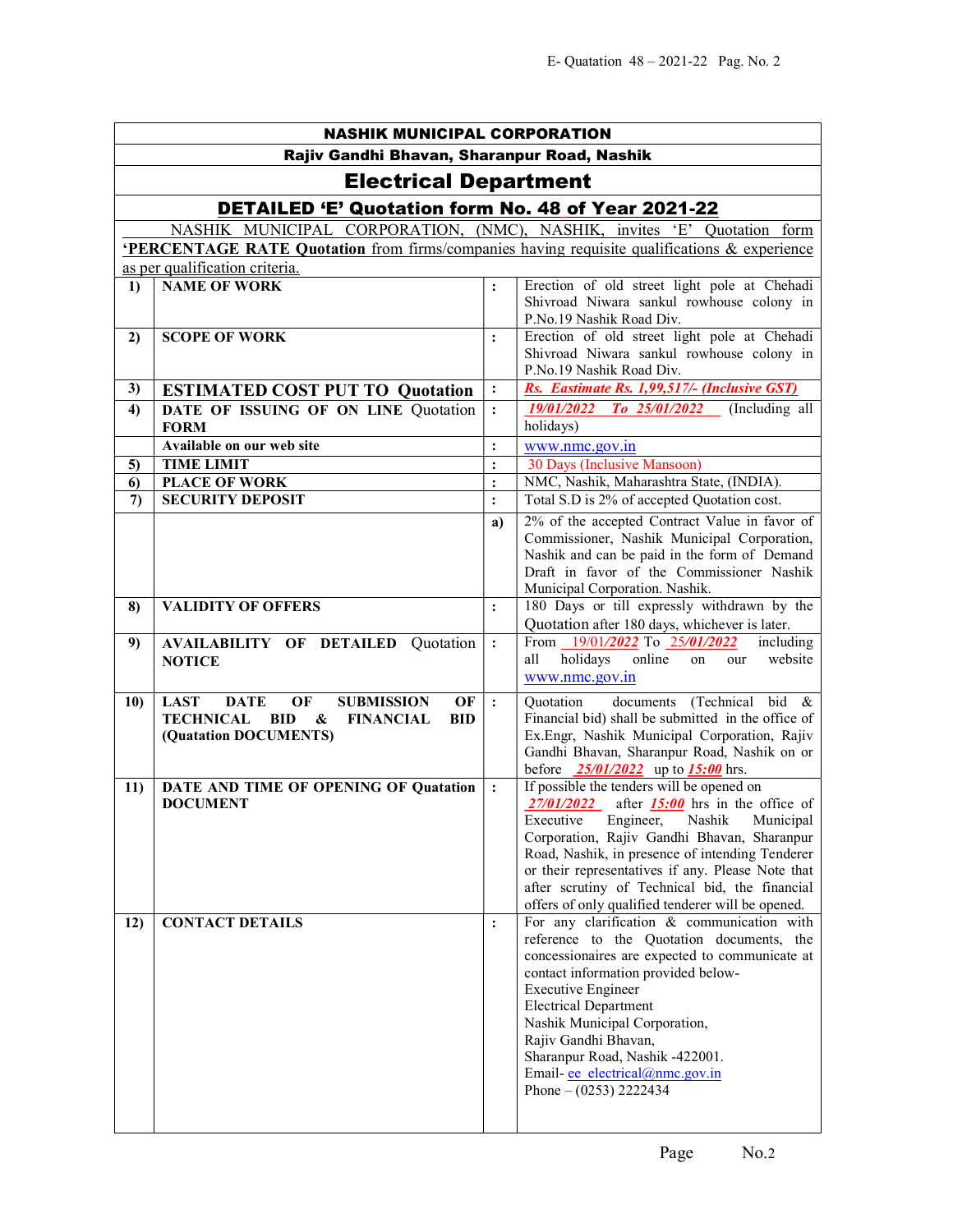| 13)          | TENDERER TO INFORM HIMSELF FULLY:-                                                                                                                                                                     |  |  |
|--------------|--------------------------------------------------------------------------------------------------------------------------------------------------------------------------------------------------------|--|--|
|              | The Quotation shall be deemed to have fully acquainted himself with the work $\&$ site                                                                                                                 |  |  |
|              | conditions and carefully examined the special conditions, the specifications mentioned for                                                                                                             |  |  |
|              | the said work, and shall be deemed to have fully informed himself regarding the local                                                                                                                  |  |  |
|              | conditions and various prevailing laws at time beings.                                                                                                                                                 |  |  |
|              | The Quotation shall also be deemed to have fully acquainted with various items involved in the works                                                                                                   |  |  |
|              | and as well as deemed to have fully acquainted himself with the fact that the work is to be carried out in                                                                                             |  |  |
|              | Nashik Municipal Corporation area. The Quotation should therefore plan his schedule of work properly so as                                                                                             |  |  |
|              | to complete the work within stipulated time limit. Nashik Municipal Corporation will not be liable for any loss                                                                                        |  |  |
|              | or damage sustained by the Quatation due to any reason.                                                                                                                                                |  |  |
|              | Contractor must abide by B1 / Quatation form condition. (Attached separately)<br>i)                                                                                                                    |  |  |
|              | $\overline{ii}$ )<br>Contractor has to download mobile app of NMC Know our works / PMS and has to upload                                                                                               |  |  |
|              | photo / Video before / during / after the work.                                                                                                                                                        |  |  |
| 14)          | DEFECT LIABILITY PERIOD (DLP):-                                                                                                                                                                        |  |  |
|              | Defect liability period for the work is 12 Calendar months & it should be counted after satisfactory                                                                                                   |  |  |
|              | testing and commissioning of all components. And will start after issuing completion certificate from                                                                                                  |  |  |
|              | competent authority. The shall be responsible for maintaining the entire scheme including all labor, material,                                                                                         |  |  |
|              | supervision etc. repairing, replacing the defective material used in the work at his own cost including cost of                                                                                        |  |  |
|              | any charges during execution and testing of the scheme.<br>JOINT VENTURE OR ANY TYPE OF CONSORTIUM IS NOT ALLOWED.                                                                                     |  |  |
| 15)<br>16)   | METHOD OF SUBMISSION OF BOTH THE TECHNICAL BID, FINANCIAL BID & OPENING OF                                                                                                                             |  |  |
|              | <b>OFFER: - (i.e. Quatation documents.)</b>                                                                                                                                                            |  |  |
|              |                                                                                                                                                                                                        |  |  |
|              | The Quatation documents i.e. technical bid $\&$ financial bid both shall be uploaded only online on or before<br>specified date & time as prescribed.                                                  |  |  |
| $\bf{A}$     | <b>TECHNICAL BID:</b>                                                                                                                                                                                  |  |  |
|              | Technical bid shall be uploaded online on the specified web site www.nmc.gov.in All Tenderer are                                                                                                       |  |  |
|              | requested to upload the requisite documents of Technical bid on the specified web site well in advance prior to                                                                                        |  |  |
|              | the last date of submission of bid to avoid network congestion.                                                                                                                                        |  |  |
|              | The Quatation shall upload the scanned copies on website www.nmc.gov.in document as per                                                                                                                |  |  |
|              | conditions.                                                                                                                                                                                            |  |  |
| 1)           | Certificate as a registered contractor in electrical category with Maharashtra PWD OR CPWD as class 'E'. Valid as on<br>date.                                                                          |  |  |
| 2)           | Valid Electrical contractor's license by Govt. of Maharashtra                                                                                                                                          |  |  |
| 3)           | Valid PAN registration certificate.                                                                                                                                                                    |  |  |
| 4)           | Valid P.F / EPF Registration certificate.                                                                                                                                                              |  |  |
| 5)           | Valid GST registration certificate.                                                                                                                                                                    |  |  |
| B)           | <b>FINANCIAL BID:</b>                                                                                                                                                                                  |  |  |
|              | The Quatation shall upload the financial bid on-line only on the specified web-site. www.nmc.gov.in                                                                                                    |  |  |
|              | well in advance prior to the last date & time of submission of financial bid to avoid network congestion./ In                                                                                          |  |  |
|              | sealed Envelop at NMC office.<br>Tenderers shall quote a firm offer. Conditional offers shall not be considered and shall be treated as non-                                                           |  |  |
|              | responsive and thereof.                                                                                                                                                                                |  |  |
|              | Tenderers are requested to fill the tender carefully after noting the items and specifications. They are                                                                                               |  |  |
|              | informed that no variation in rates etc. shall be allowed on any ground such as clerical mistake.                                                                                                      |  |  |
|              | Misunderstanding etc. after the Quatation has been submitted.                                                                                                                                          |  |  |
|              |                                                                                                                                                                                                        |  |  |
|              | The offer should be based on the scope of work given above and should be inclusive of all taxes of state                                                                                               |  |  |
|              | and central Govt. applicable levies, duties, insurance and all other charges including traveling, lodging and                                                                                          |  |  |
|              | boarding or any other expenses of the tenderer and other employees of the Tenderer. NMC will not bear any                                                                                              |  |  |
|              | expenses other than the cost quoted for the work.                                                                                                                                                      |  |  |
|              | The agreement will have to be carried out on the stamp paper. As per act prevailing Govt. order,                                                                                                       |  |  |
|              | required amount of stamp paper will be purchased by the tenderer.                                                                                                                                      |  |  |
| $\mathbf{C}$ | CONDITION FOR PAYMENT<br>ADDITIONAL PERFORMANCE<br>OF<br><b>SECURITY</b>                                                                                                                               |  |  |
|              | DEPOSIT :-                                                                                                                                                                                             |  |  |
| 1)           | The contractor shall require to furnish the performance security deposit in the form of demand draft/<br>FDR/ recoverable Bank Guarantee of Nationalized Bank within 8 days after opening of financial |  |  |
|              | envelope (envelope No-2)                                                                                                                                                                               |  |  |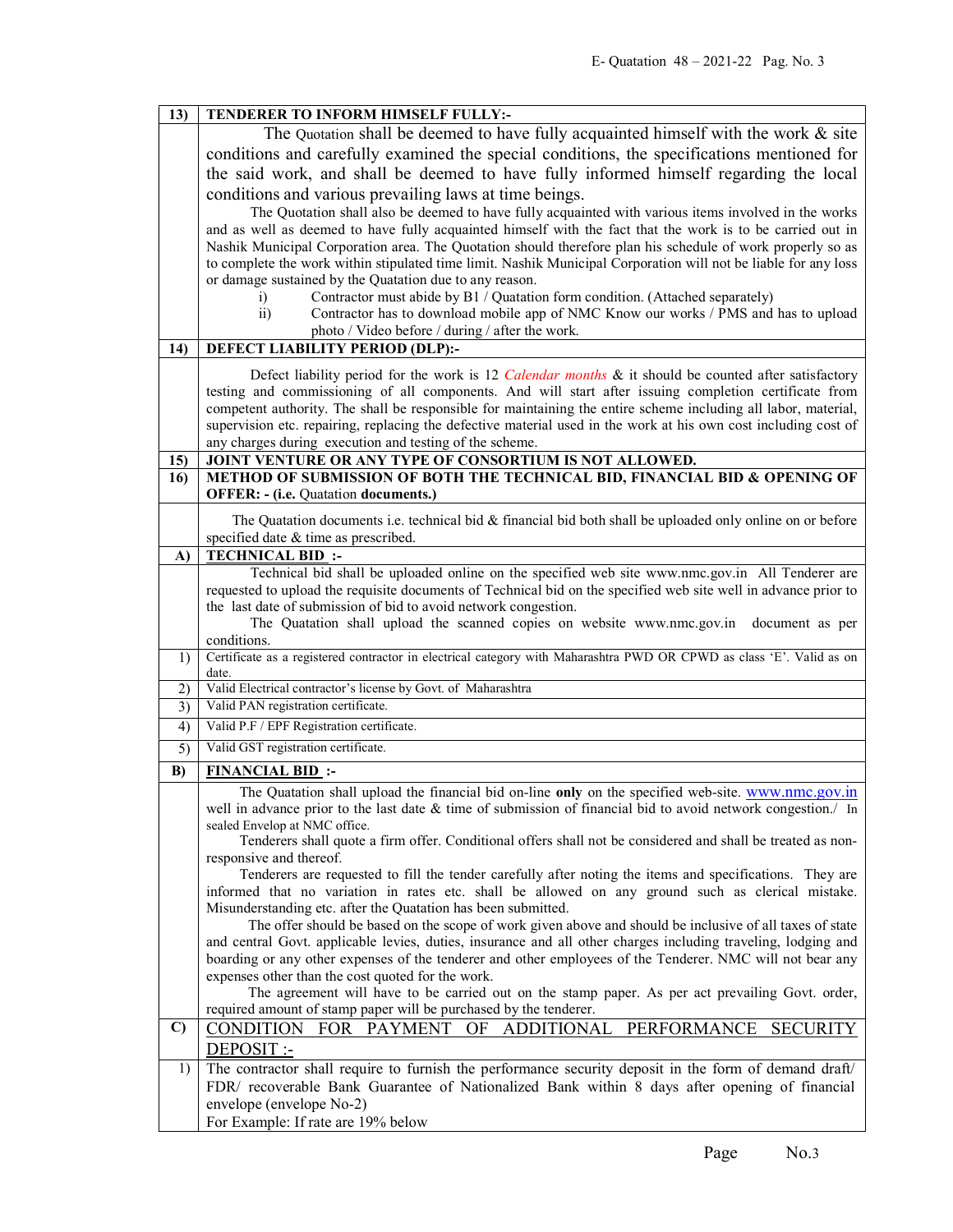|                 | $1\%$ to $10\%$ below<br>$-1\%$                                                                                                                                                                                                                                                  |
|-----------------|----------------------------------------------------------------------------------------------------------------------------------------------------------------------------------------------------------------------------------------------------------------------------------|
|                 | $-15\% - 10\% = 5\%$<br>Up to below $15%$                                                                                                                                                                                                                                        |
|                 | $(19\% - 15\% = 4\%)$ $-4\%$ $X$ 2 = 8%                                                                                                                                                                                                                                          |
|                 | Total PSD $(1+5+8) = 14\%$                                                                                                                                                                                                                                                       |
| 2)              | Additional Performance security of the successful bidder shall be returned immediately upon satisfactory                                                                                                                                                                         |
|                 | completion of work, the certificate of which shall be issued by the EE before releasing the additional security.                                                                                                                                                                 |
| 3)              | If the lowest bidder offer is more than 10% below the estimated cost of the tender, tender calling                                                                                                                                                                               |
|                 | authority should be call for the written explanation from this bidder with respect to the planning of execution                                                                                                                                                                  |
|                 | of work as the rate quoted by him. Tender calling authority should assure himself about the feasibility of                                                                                                                                                                       |
|                 | planning submitted by the bidder with respect to the quoted rates.                                                                                                                                                                                                               |
| D)              | <b>OPENING OF OFFER:-</b>                                                                                                                                                                                                                                                        |
|                 | Tenders will be opened in the office of Executive Engineer (NMC) as mentioned above                                                                                                                                                                                              |
| $\ddot{1}$      | <b>Technical bid:</b> If possible technical bid will be opened to verify its contents as per requirement on specified                                                                                                                                                            |
|                 | date & time. If the various documents do not meet the requirements of the Tender, Tenderer will be                                                                                                                                                                               |
|                 | disqualified, However if the Executive Engineer feels that the Tenderer may be asked to submit the requisite                                                                                                                                                                     |
|                 | document within a stipulated time frame at the discretion of opening authority and if the Tenderer fails to                                                                                                                                                                      |
|                 | submit those documents within the stipulated time frame then a note will be recorded accordingly by the                                                                                                                                                                          |
|                 | opening authority and the said Tenderer's offer will not be considered for further action.                                                                                                                                                                                       |
| $\overline{11}$ | Financial Bid: If possible this bid shall be opened on date $\&$ time specified of the qualified Tenderer                                                                                                                                                                        |
|                 | only if contents of Technical bid are found acceptable.                                                                                                                                                                                                                          |
|                 | The tendered rate in form B-1 of the tender as percentage above / below the estimated rates put to the tender                                                                                                                                                                    |
|                 | the amount shall then be read out.                                                                                                                                                                                                                                               |
| iii)            | NMC is not responsible if due to any reason, tender documents are not uploaded on the last date of                                                                                                                                                                               |
|                 | submission. To avoid network congestion proper care should be taken and may upload tender well in advance                                                                                                                                                                        |
|                 | before last date & time of submission.                                                                                                                                                                                                                                           |
| iv)             | Tenderer and his authorized representative shall remain present with original documents during opening of                                                                                                                                                                        |
|                 | Financial bid.                                                                                                                                                                                                                                                                   |
| 17)             | <b>GENERAL CONDITIONS:-</b>                                                                                                                                                                                                                                                      |
| a)              | <b>APPROVALS:-</b>                                                                                                                                                                                                                                                               |
|                 | i)All work shall be carried out as per the specification contained in the standard specification published by                                                                                                                                                                    |
|                 |                                                                                                                                                                                                                                                                                  |
|                 |                                                                                                                                                                                                                                                                                  |
|                 | public works and housing department, Govt. of Maharashtra. In case of the discrepancy decision of the                                                                                                                                                                            |
|                 | Engineer-In-Charge will be Final.                                                                                                                                                                                                                                                |
|                 | ii) All test of pole, Earthing, cable shall be done as per specification in the presence of representative of NMC                                                                                                                                                                |
|                 | & NMC approved third party inspection at Bidder own cost                                                                                                                                                                                                                         |
| b)              | <b>INSURANCE:-</b>                                                                                                                                                                                                                                                               |
|                 | Successful Contractor shall take out necessary Insurance Policy / Policies so as to provide adequate insurance<br>cover for executive of the awarded contract work from the " Directorate of insurance, Maharashtra state                                                        |
|                 |                                                                                                                                                                                                                                                                                  |
|                 | Mumbai" only. It's Postal address for correspondence is 264, MHADA, First Floor, Opp. Kalanagar, Bandra                                                                                                                                                                          |
|                 | (East), Mumbai-400051. (Telephone nos. 6438690/6438746, Fax no.6438461).                                                                                                                                                                                                         |
|                 | If the contractor fails to take insurance policy as above within 15 days from the date of work order, 1%<br>amount will be deducted from bill.                                                                                                                                   |
| c)              | <b>PAYMENT:-</b>                                                                                                                                                                                                                                                                 |
|                 | i) Contractor shall submit his bills on his own printed form. The manner of preparation of bills should                                                                                                                                                                          |
|                 | be according to the routine official procedure.                                                                                                                                                                                                                                  |
|                 | ii) Payment will be released as per availability of funds and no interest or claim will be paid on account                                                                                                                                                                       |
|                 | of delayed payment.                                                                                                                                                                                                                                                              |
|                 | iii) S.D. will be released after defect liability period.                                                                                                                                                                                                                        |
| d)              | <b>REJECTION OF OFFER:-</b>                                                                                                                                                                                                                                                      |
|                 | The Commissioner, Nashik Municipal Corporation, Nashik reserves the right to reject any or all offers without                                                                                                                                                                    |
|                 | assigning any reason thereof.                                                                                                                                                                                                                                                    |
|                 |                                                                                                                                                                                                                                                                                  |
| e)              | <b>PROGRESS OF WORK:-</b>                                                                                                                                                                                                                                                        |
|                 | The contractor should take site survey within of $0$ (T0) to $3$ (T1) days. The contractor must start work within $0$                                                                                                                                                            |
|                 | (T0) to 7 (T2) days and should finish the work within period of 30 to 60 days i.e. (T2 + 30 to 60 days) as per                                                                                                                                                                   |
| $\mathbf{f}$    | site requirement.                                                                                                                                                                                                                                                                |
|                 | COMPENSATION & DELAY(Clause 2 of B1/B2 Tender condition applies here):-                                                                                                                                                                                                          |
|                 | i) Compensation & Delay will be levied on the delayed of work within time limit, the penalty will be charged<br>as per given below                                                                                                                                               |
|                 | from 1 <sup>st</sup> day of work order to $\frac{1}{4}$ <sup>th</sup> period of work order. = nil<br>after $\frac{1}{4}$ <sup>th</sup> period of W.O. to $\frac{1}{2}$ <sup>th</sup> period of work order. = 0.025 % of tender amount per day. after $\frac{1}{2}$ <sup>th</sup> |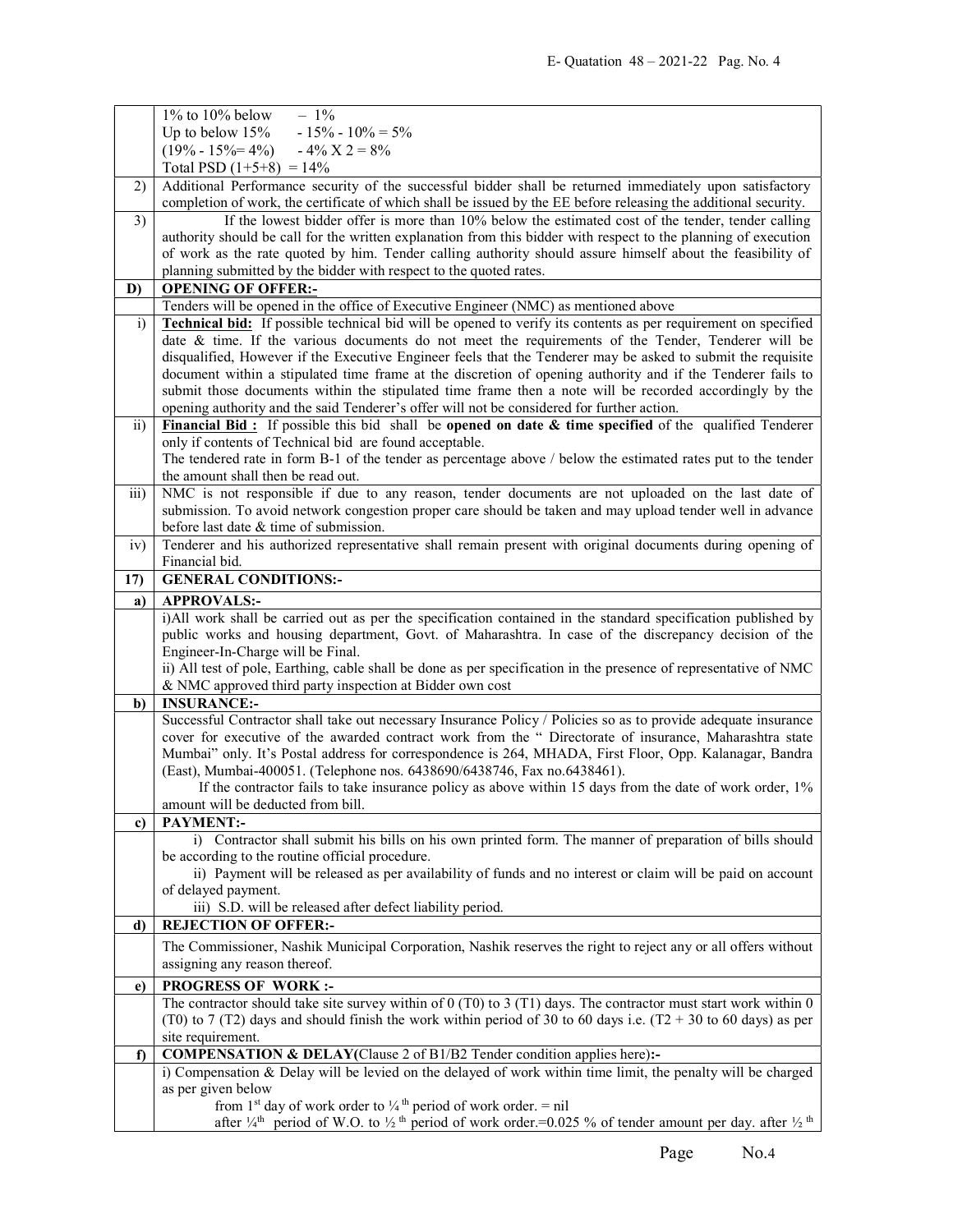|              | period of W.O. to $\frac{3}{4}$ <sup>th</sup> period of work order.=0.05 % of tender amount per day. after $\frac{3}{4}$ <sup>th</sup> period of<br>W.O. to last day of work order.=0.075 % of tender amount per day. After last date of W.O to till the                                                                                                                                                                                                                                                                                                                                                                                                                                                                   |                                                                     |  |
|--------------|----------------------------------------------------------------------------------------------------------------------------------------------------------------------------------------------------------------------------------------------------------------------------------------------------------------------------------------------------------------------------------------------------------------------------------------------------------------------------------------------------------------------------------------------------------------------------------------------------------------------------------------------------------------------------------------------------------------------------|---------------------------------------------------------------------|--|
|              | completion day of work. 0.1% of tender amount per day.                                                                                                                                                                                                                                                                                                                                                                                                                                                                                                                                                                                                                                                                     |                                                                     |  |
|              | ii) If the material used for work is found of inferior quality or not as per specifications, the tenderer shall<br>replace the fitting within 7 days from date of intimation at the cost $\&$ risk of the tenderer, failing which Earnest<br>Money Deposit & Contract Deposit of the Contractor shall be forfeited & the tenderer shall be liable for penal<br>action, including blacklisting etc. In addition to this for failure, the Earnest Money Deposit & contract<br>deposit, or any fines is imposed by the Municipal Commissioner, the same shall be payable by the tenderer<br>immediately on demand failing which the same shall be recovered from other dues to the tenderer from the<br>Municipal Corporation |                                                                     |  |
| g)           | <b>BLACKLISTING:-</b>                                                                                                                                                                                                                                                                                                                                                                                                                                                                                                                                                                                                                                                                                                      |                                                                     |  |
| h)           | Forged document are submitted or<br>i)<br>If it becomes responsive on the basis of submission of bogus certificate.<br>$\overline{11}$<br>iii) In case of non supply of equipment /accessories or supply of substandard quality or supply of equipment /<br>accessories found to have been previously used or having reconditioned part.<br>The successful bidder will have to pay initial deposit 5 % amount of the total cost of his bid as<br>iv)<br>security deposit shall paid in the treasury of N.M.C. within 10 days from the date of communication of<br>acceptance of his offer. Failing which the EMD will be also forfeited at the risk & cost of the tenderer.<br><b>DISPUTE:-</b>                            |                                                                     |  |
|              | The Commissioner, Nashik Municipal Corporation is the sole arbitrator for this work & contract.                                                                                                                                                                                                                                                                                                                                                                                                                                                                                                                                                                                                                            |                                                                     |  |
| i)           | <b>ACKNOWLEDGING COMMUNICATIONS:-</b>                                                                                                                                                                                                                                                                                                                                                                                                                                                                                                                                                                                                                                                                                      |                                                                     |  |
|              | Every Communication from the Executive Engineer (Ele.) Nashik Municipal Corporation of Nashik to the<br>tenderer should be acknowledging by the tenderer with the signature of authorized person and with official<br>rubber stamp of the tenderer.                                                                                                                                                                                                                                                                                                                                                                                                                                                                        |                                                                     |  |
| $\mathbf{j}$ | <b>JURISDICTION OF COURTS NASHIK ONLY:-</b>                                                                                                                                                                                                                                                                                                                                                                                                                                                                                                                                                                                                                                                                                |                                                                     |  |
| $\bf k$      | <b>TAXES AND DUTIES:-</b>                                                                                                                                                                                                                                                                                                                                                                                                                                                                                                                                                                                                                                                                                                  |                                                                     |  |
|              | The rates quoted by the tenderer should inclusive of all duties, levies taxes including GST.                                                                                                                                                                                                                                                                                                                                                                                                                                                                                                                                                                                                                               |                                                                     |  |
| $\bf{D}$     | <b>FORCE MAJEURE CLAUSE:-</b>                                                                                                                                                                                                                                                                                                                                                                                                                                                                                                                                                                                                                                                                                              |                                                                     |  |
|              | It is at desecration of NMC authority to imposed force majeure clause and thereof.                                                                                                                                                                                                                                                                                                                                                                                                                                                                                                                                                                                                                                         |                                                                     |  |
|              | Sd                                                                                                                                                                                                                                                                                                                                                                                                                                                                                                                                                                                                                                                                                                                         |                                                                     |  |
|              |                                                                                                                                                                                                                                                                                                                                                                                                                                                                                                                                                                                                                                                                                                                            | <b>Executive Engineer</b>                                           |  |
|              | Signature and Stamp<br>Of Contractor                                                                                                                                                                                                                                                                                                                                                                                                                                                                                                                                                                                                                                                                                       | <b>Electrical Department</b><br><b>Nashik Municipal Corporation</b> |  |
|              |                                                                                                                                                                                                                                                                                                                                                                                                                                                                                                                                                                                                                                                                                                                            |                                                                     |  |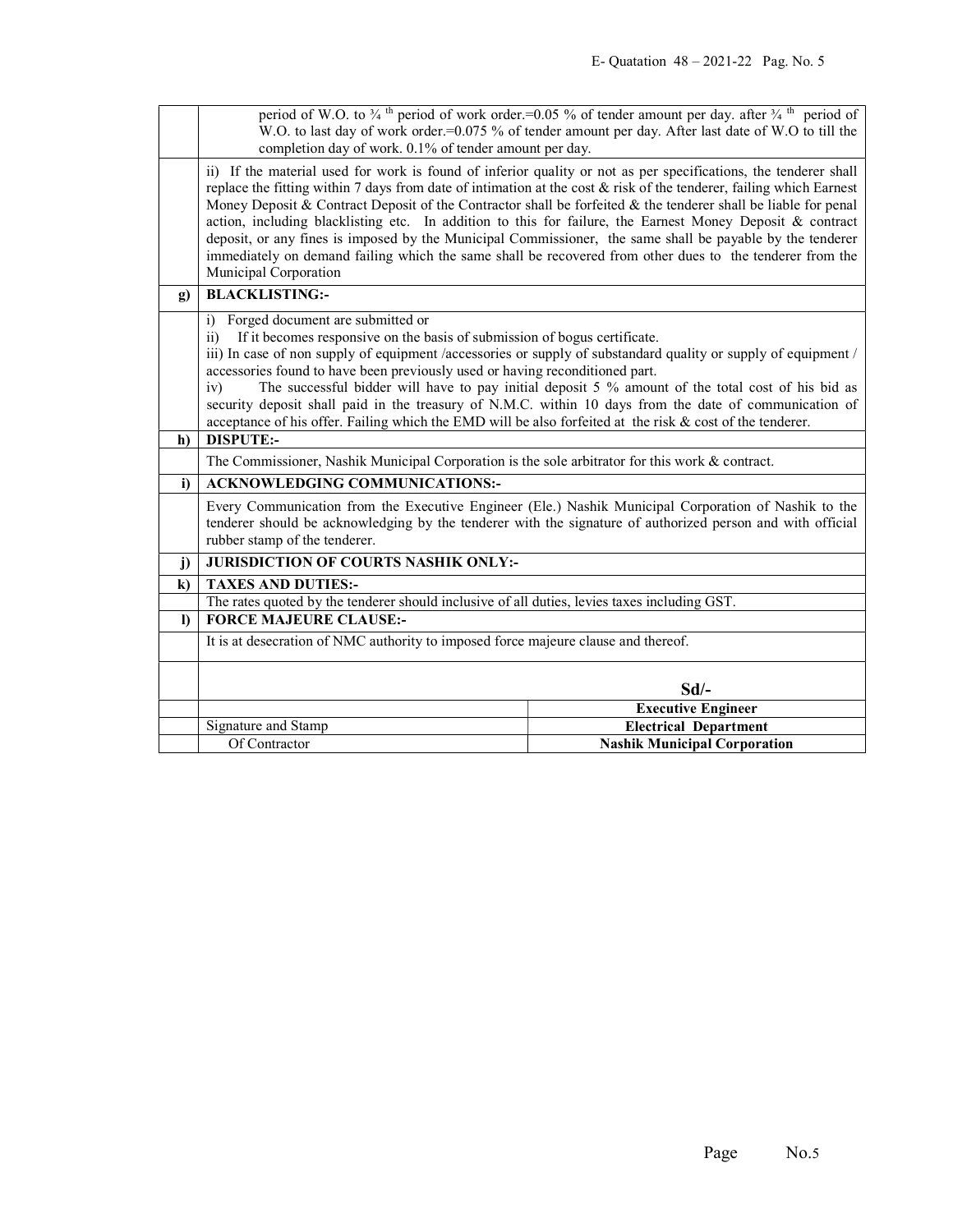## NASHIK MUNICIPAL CORPORATION ELECTRICAL DEPARTMENT

'E' Quotation form No. 48 (2021-22)

Name of work:- Erection of old street light pole at Chehadi Shivroad Niwara sankul rowhouse colony in P.No.19 Nashik Road Div.

Estimate Cost put Rs.199517/-<br>
Time limit :- 30 Days

| Sr.            | Item                                                                                                                                                                                                                                                                                                                                 | Qty.        | Announcement<br>Rate | Per  | Amount   |
|----------------|--------------------------------------------------------------------------------------------------------------------------------------------------------------------------------------------------------------------------------------------------------------------------------------------------------------------------------------|-------------|----------------------|------|----------|
| No.            |                                                                                                                                                                                                                                                                                                                                      |             |                      |      |          |
| $\mathbf{1}$   | $8-1-16$<br>Erecting old 6 mtr long pole on<br>charges<br>labour<br>in<br>provided<br>foundation as per specification                                                                                                                                                                                                                | Nos.<br>10  | 323                  | Each | 3230.00  |
| $\overline{2}$ | $16 - 3 - 2$<br>Making cement concrete foundation<br>including excavation $(45 \times 45 \times 120)$<br>) cm deep in 1:3:6 cement concrete,<br>20 to 25 mm stone metal, $(45 \times 45 \times$<br>45) cm $/$ 45 cm dia. x 45 cm height<br>plinth duly plastered, with necessary<br>curing and finishing complete. (for 6<br>m pole) | Nos.<br>10  | 1245                 | Each | 12450.00 |
| 3              | $2 - 9 - 2$<br>Supplying and erecting Street light<br>bracket made from 40 mm. dia 'B'<br>class G.I. Pipe, 0.6m. in length along<br>with pole cap of 300 mm length and<br>80 mm dia duly welded with<br>provided leads as per specification<br>no. FG-BKT/BPC                                                                        | Nos.<br>10  | 635                  | Each | 6350.00  |
| 4              | $9 - 1 - 4$<br>Supplying and erecting pipe type<br>earthing with 40mm. dia.G.I. pipe or<br>20mm dia. G.I. rod complete with all<br>materials as per specification no.<br>EA-EP                                                                                                                                                       | Nos.<br>10  | 1355                 | Each | 13550.00 |
| 5              | $1 - 3 - 26$<br>Supplying<br><b>PVC</b><br>and<br>erecting<br>insulated PVC round sheathed 1<br>sq.mm (32 no. x 0.20 mm dia.) 3<br>core flexible multi stranded copper<br>Industrial cable for voltage grade up<br>to $1.1 \text{ kV}$                                                                                               | 60<br>Mtr.  | 42                   | Mtr  | 2520.00  |
| 6              | $1-4-3$<br>Supplying and erecting mains with<br>ISI mark WP 2 x 6 sq. mm. 1100 V.<br>grade aluminium PVC insulated and<br>PVC sheathed wires on G.I. bearer<br>wire No. 8 SWG complete erected<br>with required size of porcelain reel<br>insulators and 16 SWG G.I. binding<br>wire.                                                | 180<br>Mtr. | 76                   | Mtr. | 13680.00 |

SCHEDULE 'B' OF B- 1 'E' QUOTATION FORM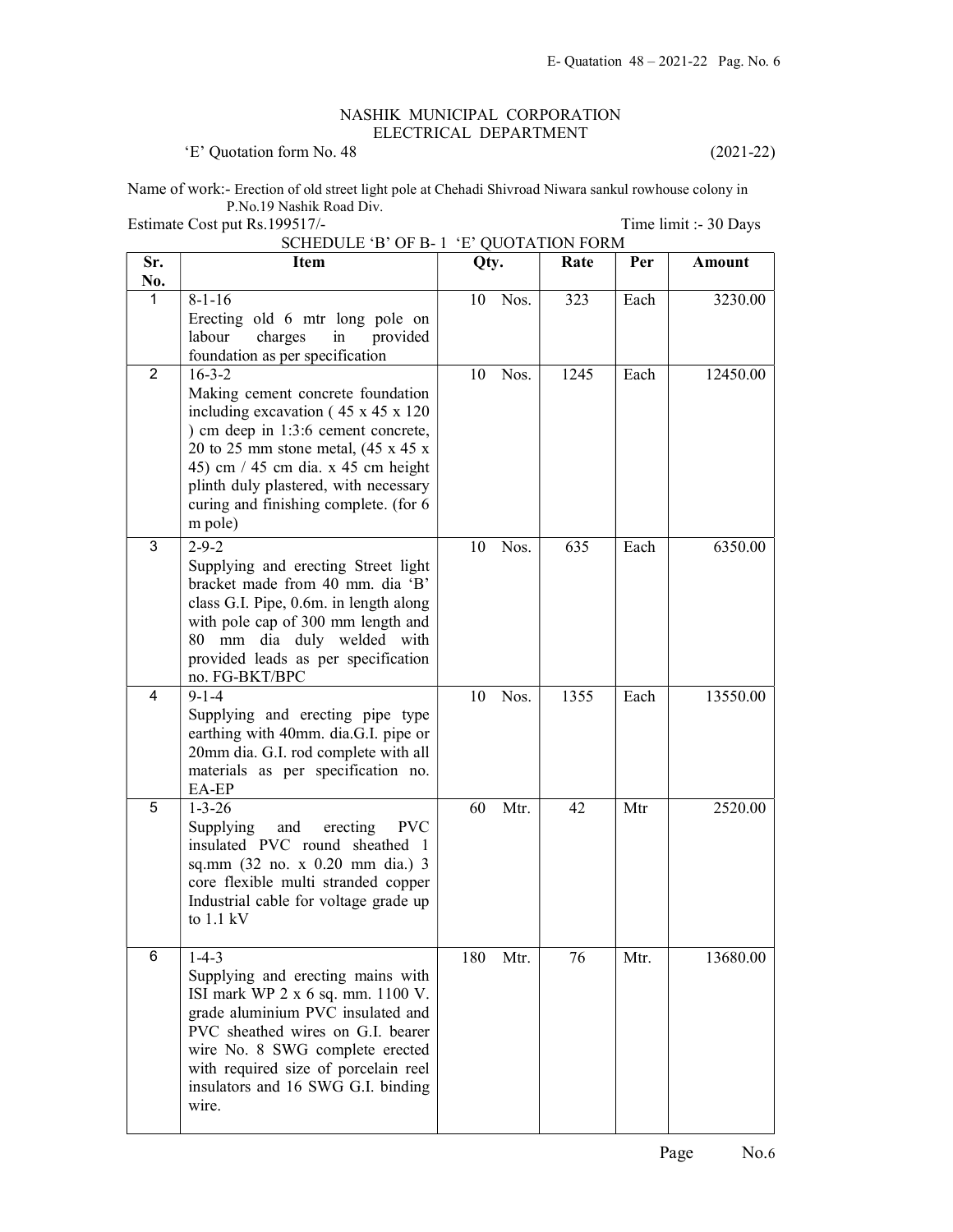| Sr.            | <b>Item</b>                                                                                                                                                                                                                                                                                                                           | Qty.        | Rate                  | Per       | <b>Amount</b> |
|----------------|---------------------------------------------------------------------------------------------------------------------------------------------------------------------------------------------------------------------------------------------------------------------------------------------------------------------------------------|-------------|-----------------------|-----------|---------------|
| No.            |                                                                                                                                                                                                                                                                                                                                       |             |                       |           |               |
| $\overline{7}$ | $7 - 1 - 6$<br>Supplying, erecting $\&$ terminating<br>XLPE armoured cable 2 core 10 sq.<br>aluminium conductor with<br>mm.<br>continuous $5.48$ sq. mm. $(12 \text{ SWG})$<br>G.I. earth wire complete erected with<br>glands & lugs, on wall/ trusses/pole<br>or laid in provided trench/ pipe as<br>per specification no. CB-LT/AL | 390<br>Mtr. | 129                   | Mtr.      | 50310.00      |
| 8              | $7 - 8 - 8$<br>Supplying $\&$ erecting FRP box of<br>size 300 x 200 x 125 mm, 2.7 mm<br>thick complete on pole/wall as per<br>specification no. CB-SB                                                                                                                                                                                 | 10<br>Nos.  | 605                   | Each      | 6050.0        |
| 9              | $7 - 6 - 9$<br>Supplying and laying (including<br>excavation of suitable width & depth<br>up to 90 cm) 50 mm outside dia.<br>double wall corrugated pipes (DWC)<br>of HDPE for enclosing cable below<br>ground/road surface, to required<br>depth complete.                                                                           | 350<br>Mtr. | 200                   | Mtr       | 70000.00      |
|                |                                                                                                                                                                                                                                                                                                                                       |             | Total Rs. Without GST |           | 178140.00     |
|                |                                                                                                                                                                                                                                                                                                                                       |             |                       | GST 12 %  | 21377.00      |
|                |                                                                                                                                                                                                                                                                                                                                       |             |                       | Total Rs. | 199517.00     |

I /We are hereby agreed to exeute the above work at  $\%$  above / below (In words) ……..……… ……………………………… perecent ) the estimated rates.

Signature & stamp of Contractor

Sd/- Executive Engineer (Ele.) Nashik Municipal Corporation,